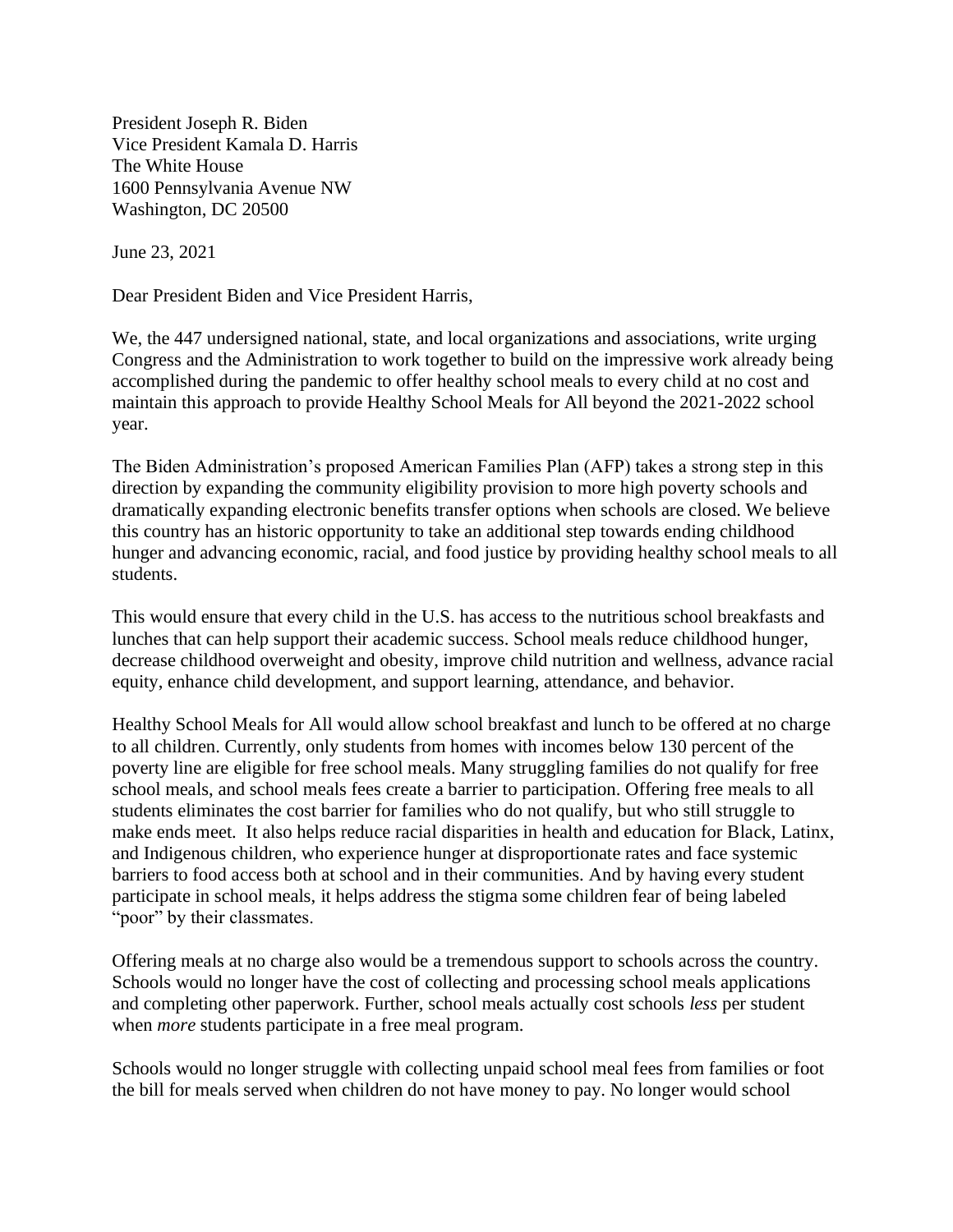nutrition staff be asked to undertake the heart-wrenching task of taking food away from a child. Removing this dynamic between families and schools allows school nutrition staff to focus on preparing and serving healthy meals to children, and it eliminates a significant financial burden for school districts and families.

Recent studies reaffirm that access to nutritious meals in school increases the health and educational outcomes for our nation's children. Investing in these programs to ensure all children — regardless of income — can access healthy meals year-round would help ensure that every child is ready to learn and thrive.

The Universal School Meals Program Act of 2021 (S. 1530/HR 3115) introduced by Senators Bernie Sanders (I-VT) and Kirsten Gillibrand (D-NY) and Representatives Ilhan Omar (D-MN) and Gwen Moore (D-WI), creates a model for Healthy School Meals for All and addressing the well-being of our nation's children, particularly those from low-income households.

Healthy School Meals for All can and should be an important educational and health support as the nation recovers from the pandemic. Providing school meals to all students is also critical for advancing racial equity and justice, as it would ensure that Black, Indigenous, and Latinx students are able to access the key nutrition they need to thrive in the classroom and beyond. Thank you for your leadership and we look forward to working with you to ensure that every child in this country receives the nutritious food they need to learn and grow. Again, we ask that Congress and the Administration work together to include Healthy School Meals for All in the American Families Plan or any other forthcoming legislative vehicle.

Sincerely,

## **National Organizations**

Academy of Nutrition and Dietetics African American Health Alliance American Academy of Pediatrics American Commodity Distribution Association American Federation of Teachers American Heart Association Association of SNAP Nutrition Education Administrators (ASNNA) Association of State Public Health Nutritionists Bread For the World CACFP Roundtable Center for Biological Diversity Center for Law and Social Policy (CLASP) Center for LGBTQ Economic Advancement & Research (CLEAR) Center for Science in the Public Interest Chef Ann Foundation Children's Defense Fund Coalition for Healthy School Food Coalition on Human Needs Common Threads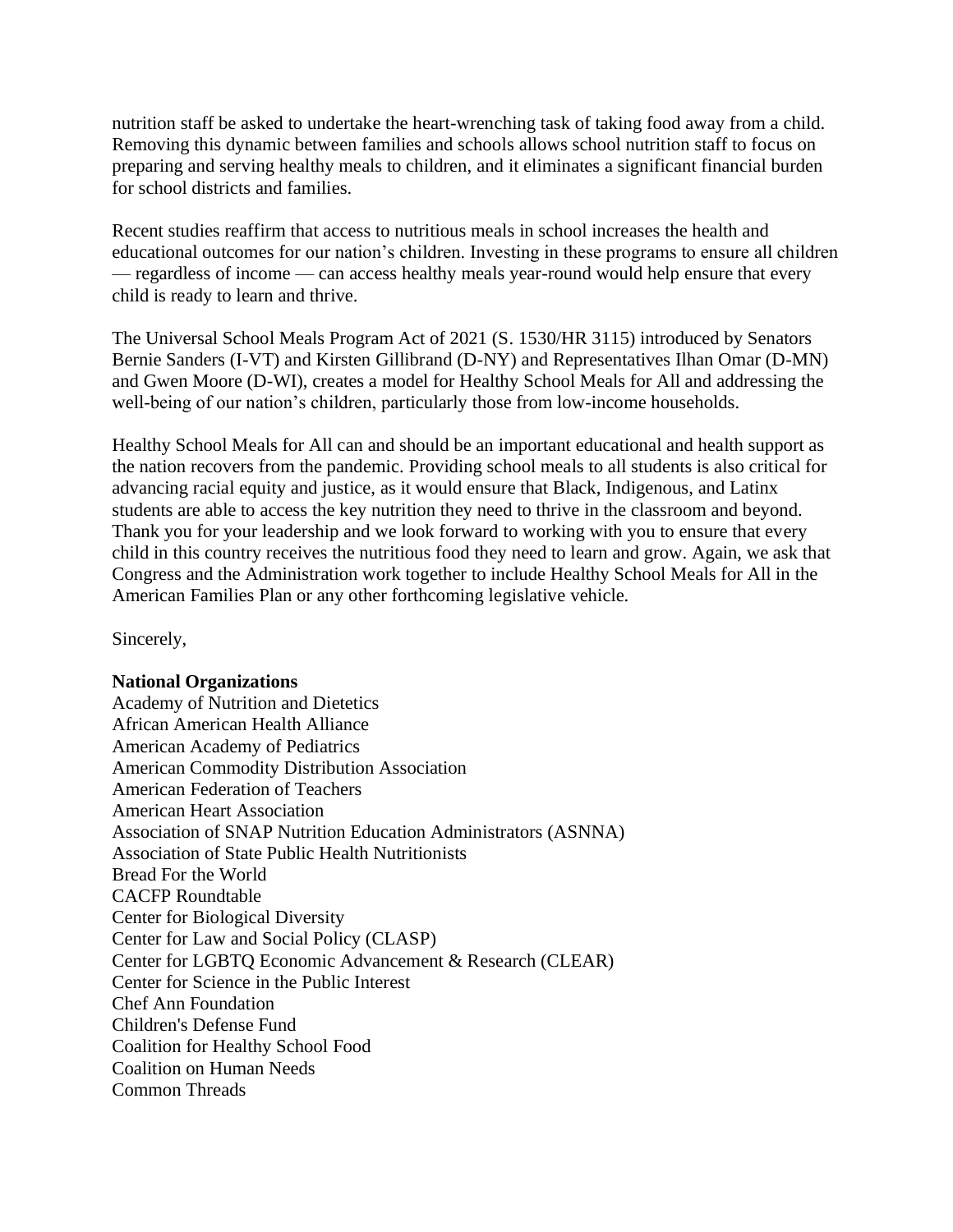Congressional Hunger Center First Focus Campaign for Children FoodCorps Food Research & Action Center Friends of the Earth Girls Inc. Hunger Free America Johns Hopkins Center for a Livable Future Life Time Foundation MomsRising National Association of Secondary School Principals National Education Association National PTA National Women's Law Center Restaurant Opportunities Centers UNITED School Nutrition Association TomKat Ranch UConn Rudd Center unBox UnidosUS Union for Reform Judaism United Fresh Produce Association Urban School Food Alliance

## **Alabama**

Alabama Food Bank Association Alabama Dietetic Association Alabama School Nutrition Association (ASNA)

# **Alaska**

Food Bank of Alaska

#### **Arizona**

Arizona Center for Economic Progress Arizona Food Bank Network Lutheran Advocacy Ministry Arizona (LAMA) Pinnacle Prevention Pivot Produce

### **Arkansas**

Arkansas Advocates for Children and Families Arkansas Hunger Relief Alliance

# **California**

Abrazar Inc AFT Guild, Local 1931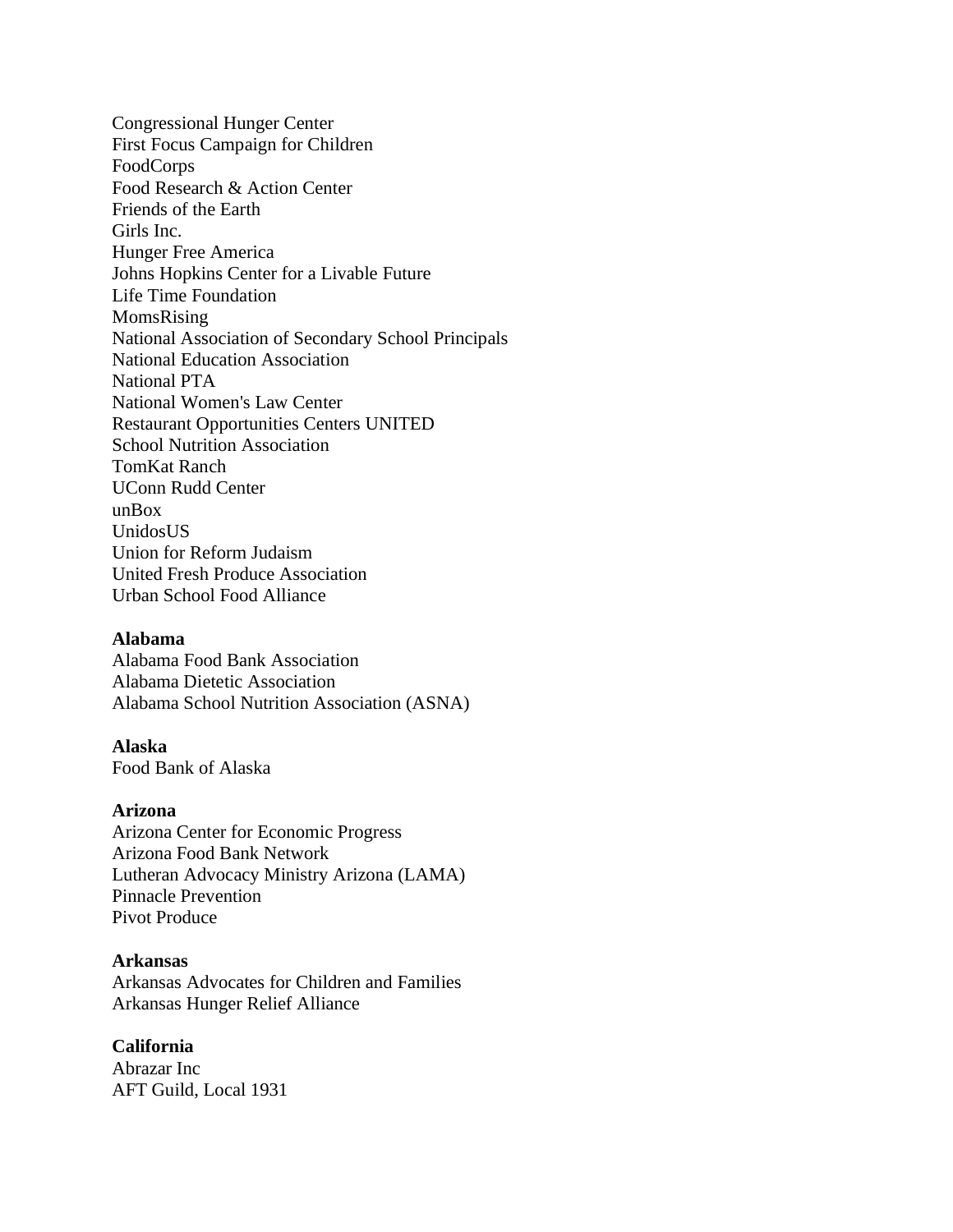Alameda County Community Food Bank Alum Rock Union Elementary School District ATCAA Food Bank – Tuolumne County California Academy of Nutrition and Dietetics California Association of Food Banks Californians for Disability Rights Inc. Capistrano Unified School District Center for Ecoliteracy Central California Food Bank Ceres Community Project City of San Jose Community Action Agency of Butte County – North State Food Bank Community Action of Napa Valley Food Bank Community Action Partnership OC/Orange County Food Bank Community Action Partnership of Kern Community Action Partnership of San Bernardino County Community Food Bank of San Benito County County of Santa Clara Social Services CRLA Foundation Dignity Health Connected Living Emergency Food Bank Feeding America Riverside San Bernardino Counties Feeding San Diego FIND - Food In Need of Distribution Food Bank Coalition of San Luis Obispo County Food Bank of Contra Costa and Solano Food for People FOOD Share of Ventura County Foodbank of Santa Barbara FoodLink for Tulare County GLIDE Healthier Kids Foundation Hunger Advocacy Network Imperial Valley Food Bank Interfaith Council of Amador Kings Community Action Organization Larkin Street Youth Services Latino Coalition for Healthy California Lawndale Federation of Classified Employees Los Angeles Regional Food Bank Mendocino Food & Nutrition Program - The Fort Bragg Food Bank Merced County Food Bank Morgan Hill Unified School District Nourish California Placer Food Bank Redwood Empire Food Bank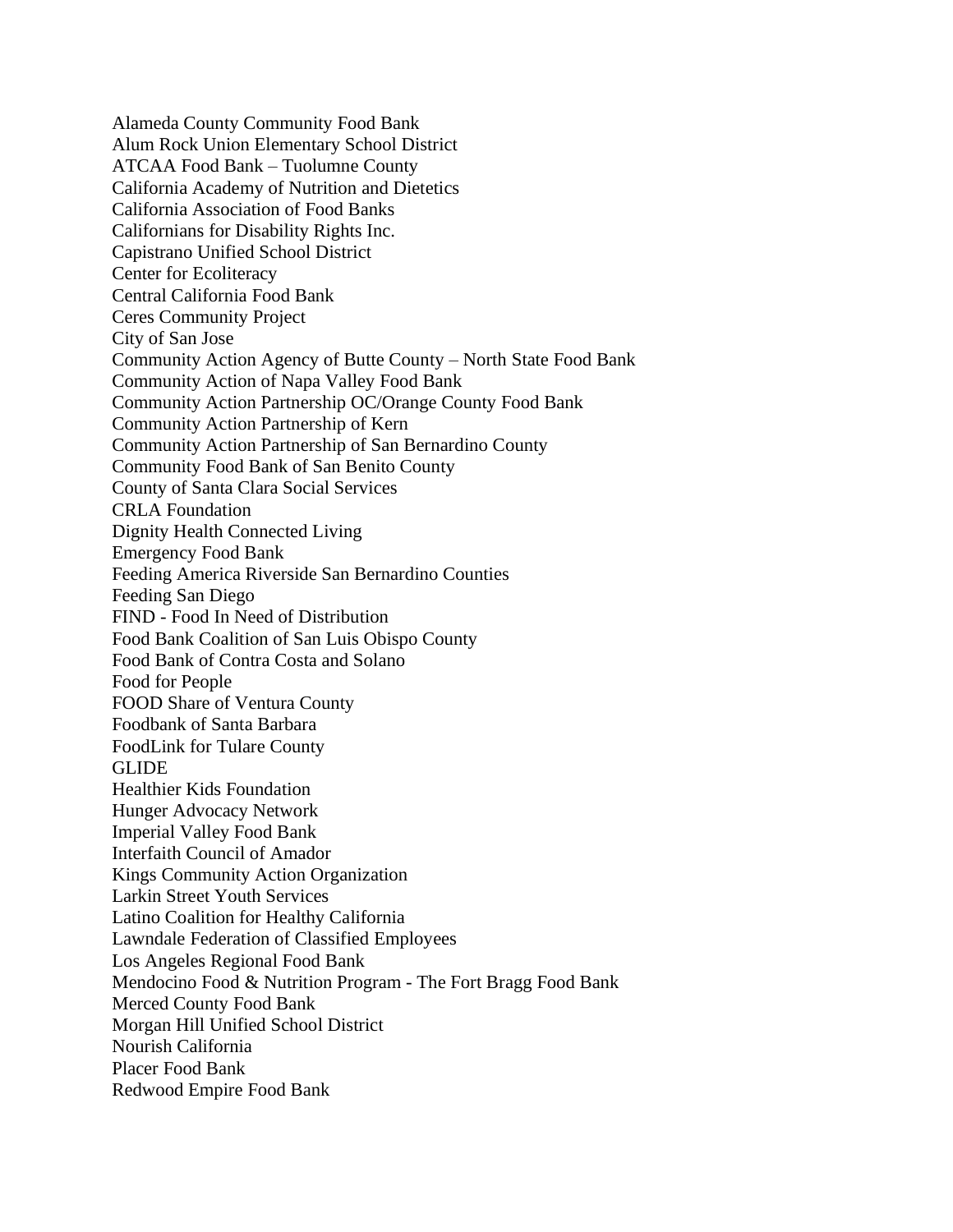Roots of Change Sacramento Food Bank & Family Services San Diego Food Bank San Diego Hunger Coalition San Francisco-Marin Food Bank Santa Clara County, Social Services Agency -DEBS Second Harvest Food Bank Orange County Second Harvest Food Bank Santa Cruz County Second Harvest of Silicon Valley Second Harvest of the Greater Valley Silicon Valley Council of Nonprofits Slow Food California Social Services Agency Stanford Medicine's Pediatric Advocacy Program The Gubbio Project The Jacobs & Cushman San Diego Food Bank The Resource Connection Food Bank The Women's Building Westside Food Bank Yolo Food Bank Yuba-Sutter Food Bank

#### **Colorado**

AFT Colorado Feeding Colorado Hunger Free Colorado

#### **Connecticut**

Connecticut Academy of Nutrition and Dietetics CT Farm to School Collaborative Connecticut Food Bank/Foodshare End Hunger Connecticut! Hartford Federation of Paraeducators 2221

#### **District of Columbia**

DC Greens Capital Area Food Bank DC Hunger Solutions

#### **Delaware**

Colonial School District Delaware Department of Agriculture Delaware School Nutrition Association

## **Florida**

Alachua County Education Association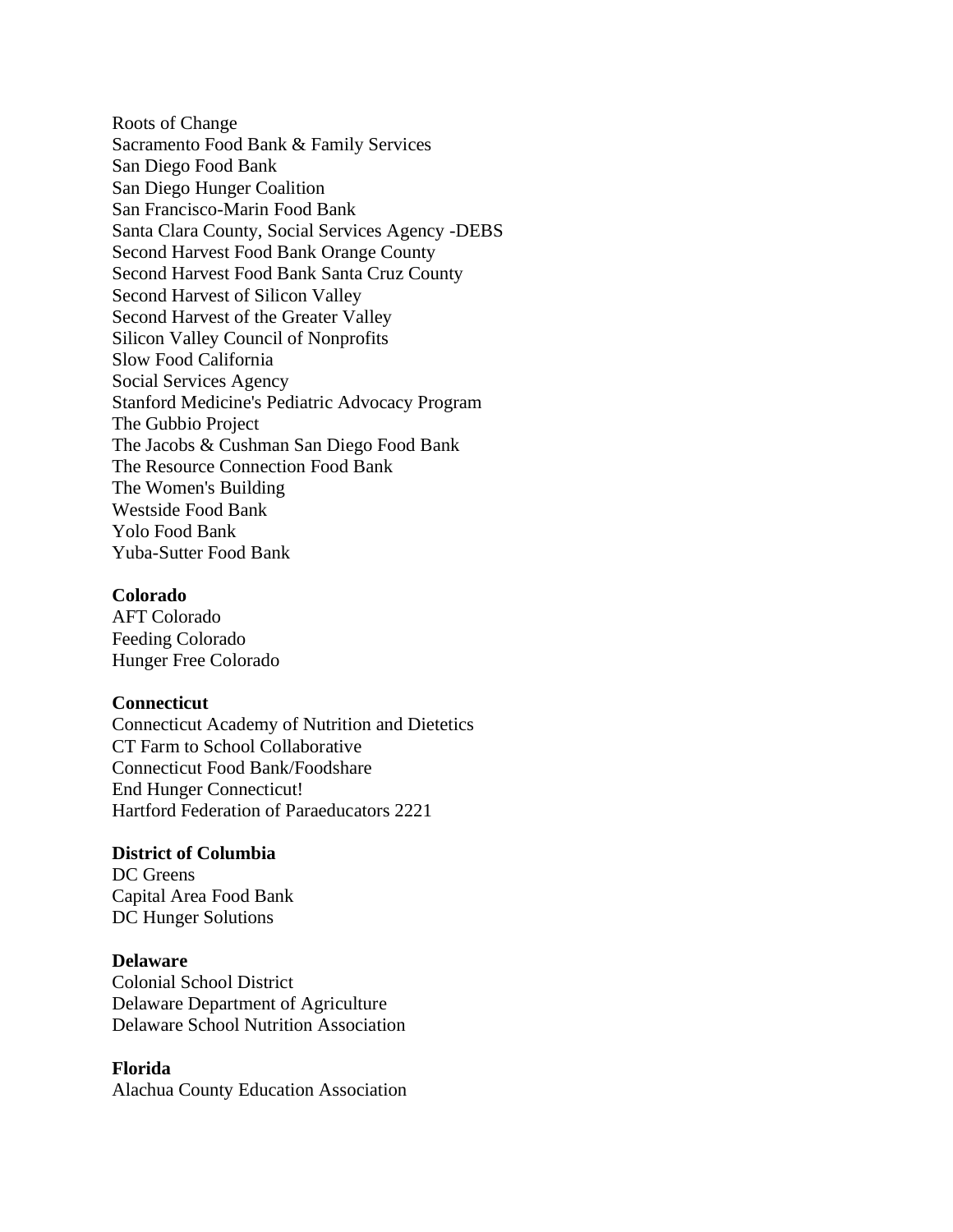Brevard Federation of Teachers Broward Teachers Union DeSoto County Educators Association Gadsden County Classroom Teachers Association Hendry Educational Support Personnel Assoc Hillsborough School Employees Federation (HSEF 4154) Lake County Education Association Leon Classroom Teachers Association NIPSCO Union Orange Education Support Professionals Association Pinellas Educational Support Professionals Association(PESPA) Polk Education Association SCSBDA Union Seminole Uniserv South Florida Hunger Coalition Teachers Association of Lee County The Nassau Educational Support Personnel Association

# **Hawaii**

DOE Hawaii Child Nutrition Programs Hawaii Appleseed Hawaii Children's Action Network Speaks!

**Idaho** Idaho Hunger Relief Task Force

# **Illinois**

Arab American Family Services DePaul University East St. Louis Federation of Teachers Local 1220 Illinois Academy of Nutrition and Dietetics Illinois Coalition for Immigrant and Refugee Rights Illinois Federation of Teachers Illinois Hunger Coalition Indo American Center Northern Illinois Food Bank Respond Now The Harbour United African Organization

## **Indiana**

Indiana School Nutrition Association New Castle Community School Corp Child Nutrition Department

# **Iowa**

Iowa Academy of Nutrition and Dietetics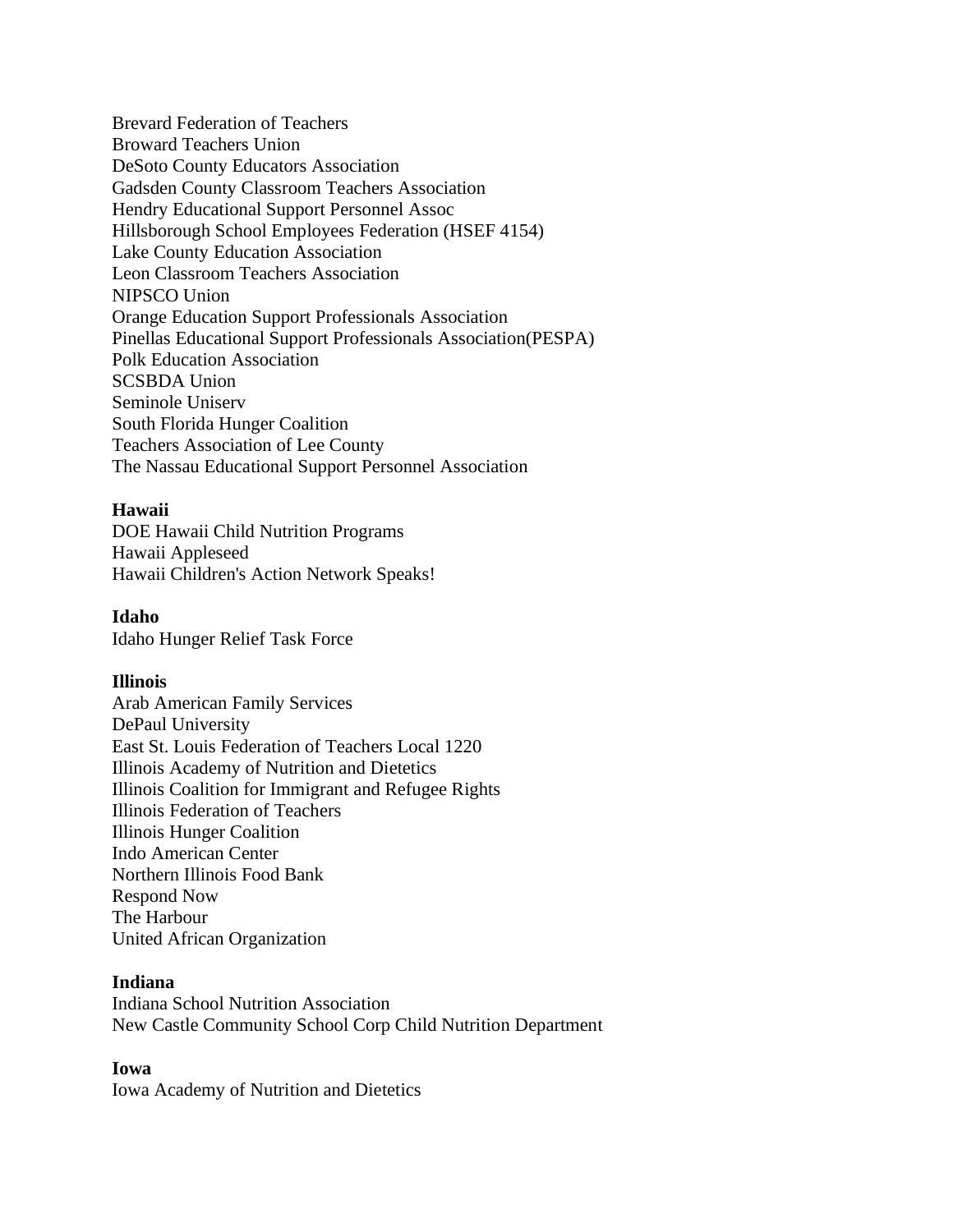Iowa State Education Association Northeast Iowa Community Action

# **Kansas**

Kansas Appleseed Center for Law and Justice Kansas National Education Association

# **Kentucky**

Bowling Green City Schools Kentucky Academy of Nutrition and Dietetics

# **Louisiana**

Feeding Louisiana Greater Mount Carmel Baptist Church of Scotlandville Jefferson Federation of Teachers Jewish Family Service of Greater New Orleans Louisiana Academy of Nutrition and Dietetics Louisiana Budget Project Market Umbrella Recirculating Farms

# **Maine**

Cumberland County Food Security Council Falmouth Public Schools Food Service Full Plates Full Potential Good Shepherd Food Bank Healthy Communities of the Capital Area Maine Academy of Nutrition and Dietetics (MAND) Maine Education Association Maine Farm to Institution Maine Farm to School Network Maine Principals' Association Maine School Nutrition Association Preble Street Maine Hunger Initiative RSU 2

### **Maryland**

Baltimore Hunger Project Baltimore Jewish Council Baltimore Teachers Union Maryland Hunger Solutions Maryland Out of School Time Network Montgomery County Maryland Community Action Board Prince George's County Food Equity Council Public Justice Center Qiydaar Academy, Inc.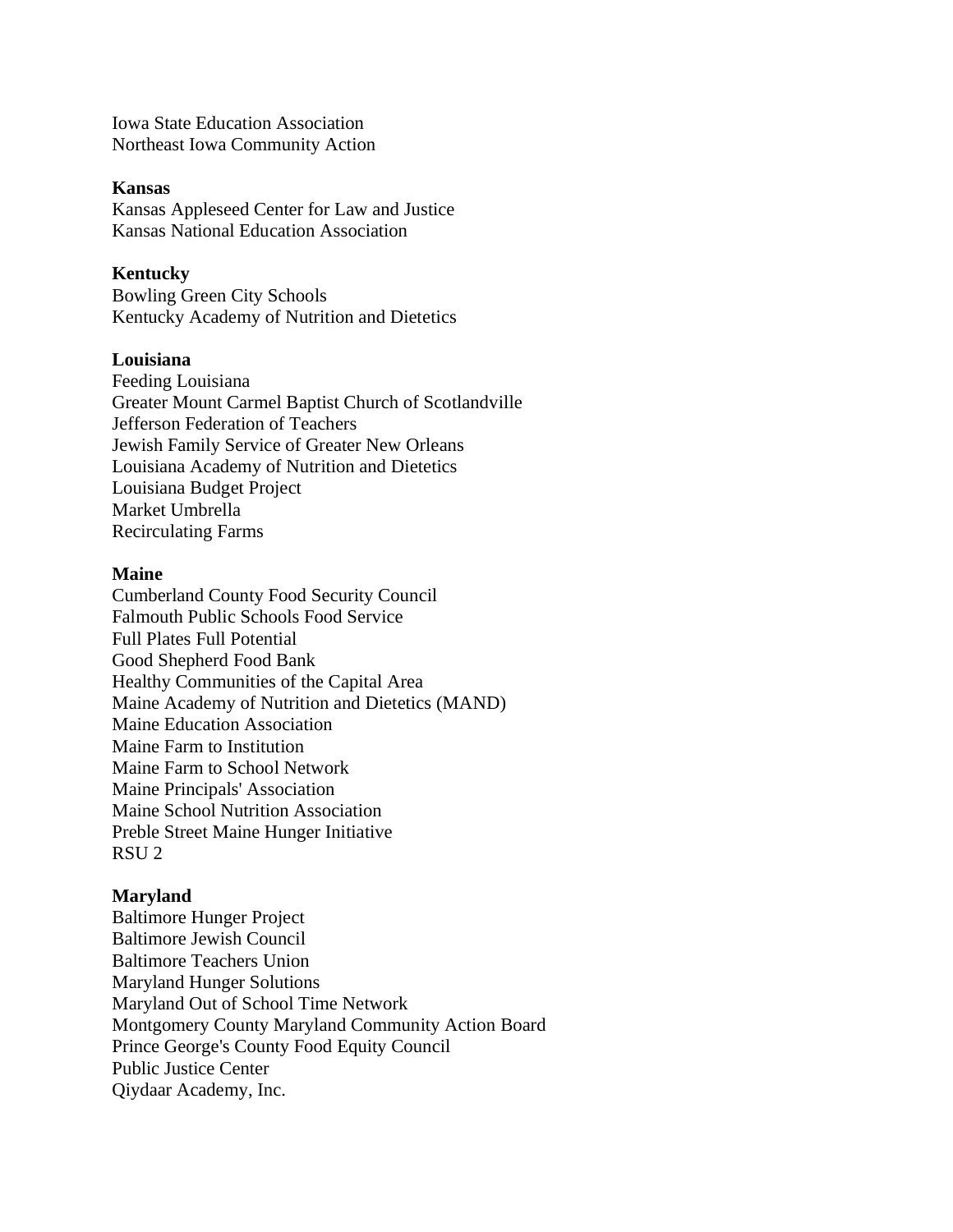Student Support Network Suitland Elementary

## **Massachusetts**

AIDS Project Worcester American Federation of Teachers Massachusetts Groundwork Lawrence JF&CS Greater Boston Lynn Teachers Union, Local 1037 Mass Law Reform Institute Massachusetts Academy of Nutrition and Dietetics Project Bread-The Walk for Hunger Somerville Food Security Coalition Springfield Federation of Paraprofessionals The Greater Boston Food Bank The Open Door Veterans Legal Services Worcester County Food Bank, Inc. Yes We Care, Inc.

### **Michigan**

LJL DONIVER Consultants United Way for Southeastern Michigan

#### **Minnesota**

Education Minnesota Hunger Solutions Minnesota Minneapolis Federation of Teachers, Local 59 Minnesota Academy of Nutrition and Dietetics (MAND) West Central Initiative Winona School District–Nutrition

#### **Mississippi**

Mississippi School Nutrition Association

### **Missouri**

Jewish Family Services of Greater Kansas City Marillac Indigent Care Fund Missouri Academy of Nutrition and Dietetics Missouri School Nutrition Association Operation Food Search University Academy Charter School

#### **Montana**

Montana Academy of Nutrition and Dietetics Montana Food Bank Network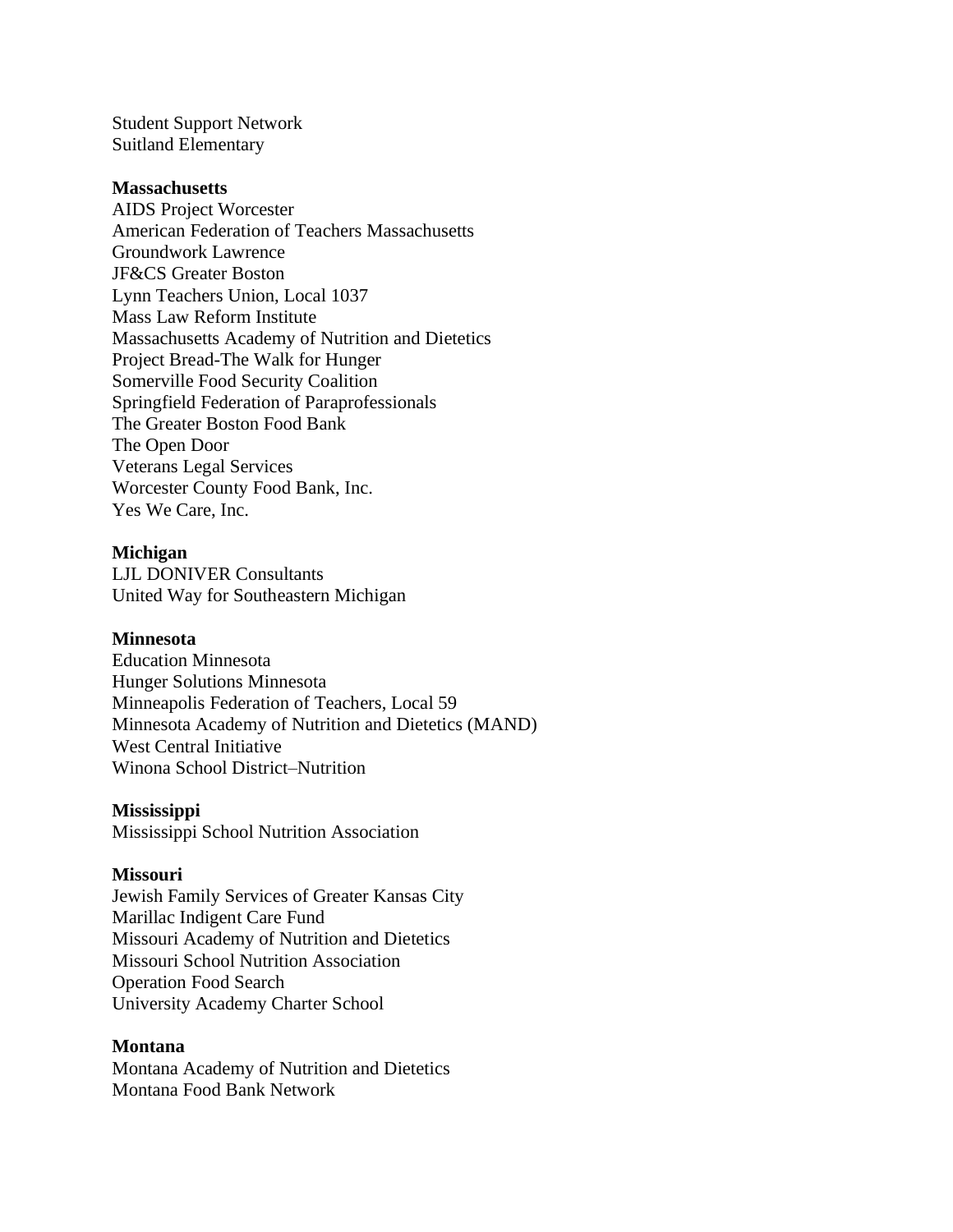# **Nebraska**

Nebraska Appleseed Center for Law in the Public Interest No More Empty Pots

# **Nevada**

Food Bank of Northern Nevada

# **New Hampshire**

Nashua Teachers' Union New Hampshire Hunger Solutions School Nutrition Association of New Hampshire

## **New Jersey**

Abundant Life Community Develop Corp AFT Local 1904--Montclair State University AFT New Jersey Hunger Free New Jersey New Jersey Education Association (NJEA) Perth Amboy Federation 857

# **New Mexico**

Albuquerque Federation of Classified Professionals New Mexico Academy of Nutrition and Dietetics New Mexico School Nutrition Association

# **New York**

Bolivar-Richburg CSD Bronx Impact Food Access Collective Buffalo Educational Support Team Bushwick Food Cooperative Christ Jesus Baptist Church, Inc. (NahYah Food Pantry) Community Food Advocates Cuba Cultural Center, Inc. East End Farm to School Project Eastern NY Pride at Work Equity Advocates Family Enrichment Network Feeding Westchester Food Bank of the Southern Tier GardenShare Health and Welfare Council of Long Island Hunger Solutions New York Island Harvest Food Bank Jasper-Troupsburg CSD Lawyers For Children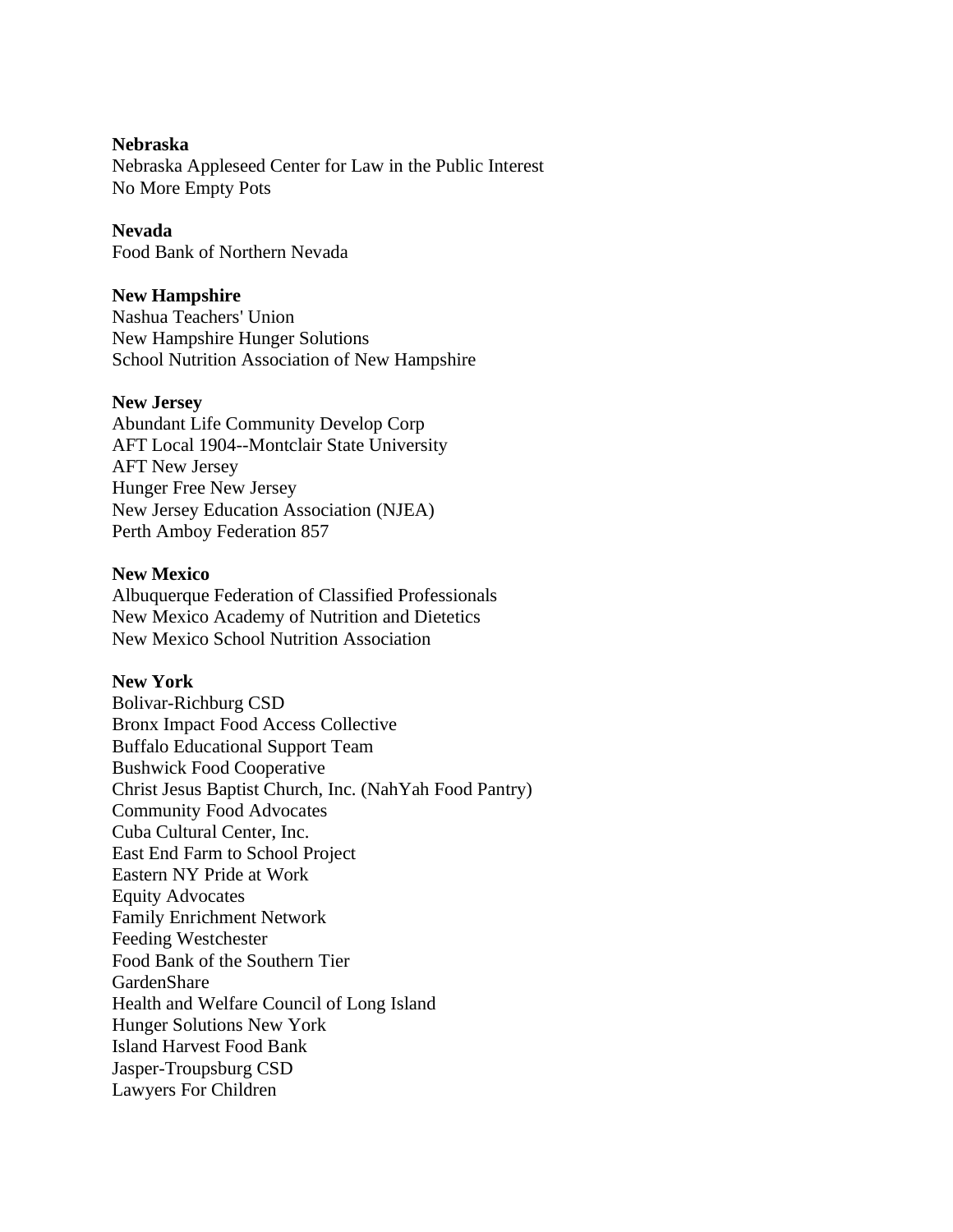Liverpool Central School District Macedon Public Library Mechanicville City School District Montour Falls Memorial Library New York State Academy of Nutrition and Dietetics Northport - East Northport School District **NYSUT** Red Hook/Rhinebeck/Pine Plains Central School Districts Rochester Association of Paraprofessionals Rockaway Youth Task Force Schenectady City School District Suffolk County Food Policy Council Syracuse Teachers Association The Legal Aid Bureau of Buffalo, New York UFT United Neighborhood Houses of New York United Way of New York City West Canada Valley CSD West Side Campaign Against Hunger Yonkers Federation of Teachers Youth Shelter Program of Westchester, Inc

## **North Carolina**

ASAP Charlotte Center for Legal Advocacy End Hunger Durham Food Bank of Central & Eastern NC Loaves & Fishes/Friendship Trays, Inc. MANNA FoodBank More Than A Meal Foundation North Carolina Academy of Nutrition and Dietetics North Carolina Alliance for Health School Nutrition Association of North Carolina The Community Foundation of Western North Carolina Weaver Foundation

## **North Dakota**

Ehrens Consulting North Dakota Academy of Nutrition and Dietetics North Dakota School Nutrition Association

## **Ohio**

ACTION OHIO Coalition for Battered Women Children's Hunger Alliance Cleveland Teachers Union, AFT Local 279 Local Matters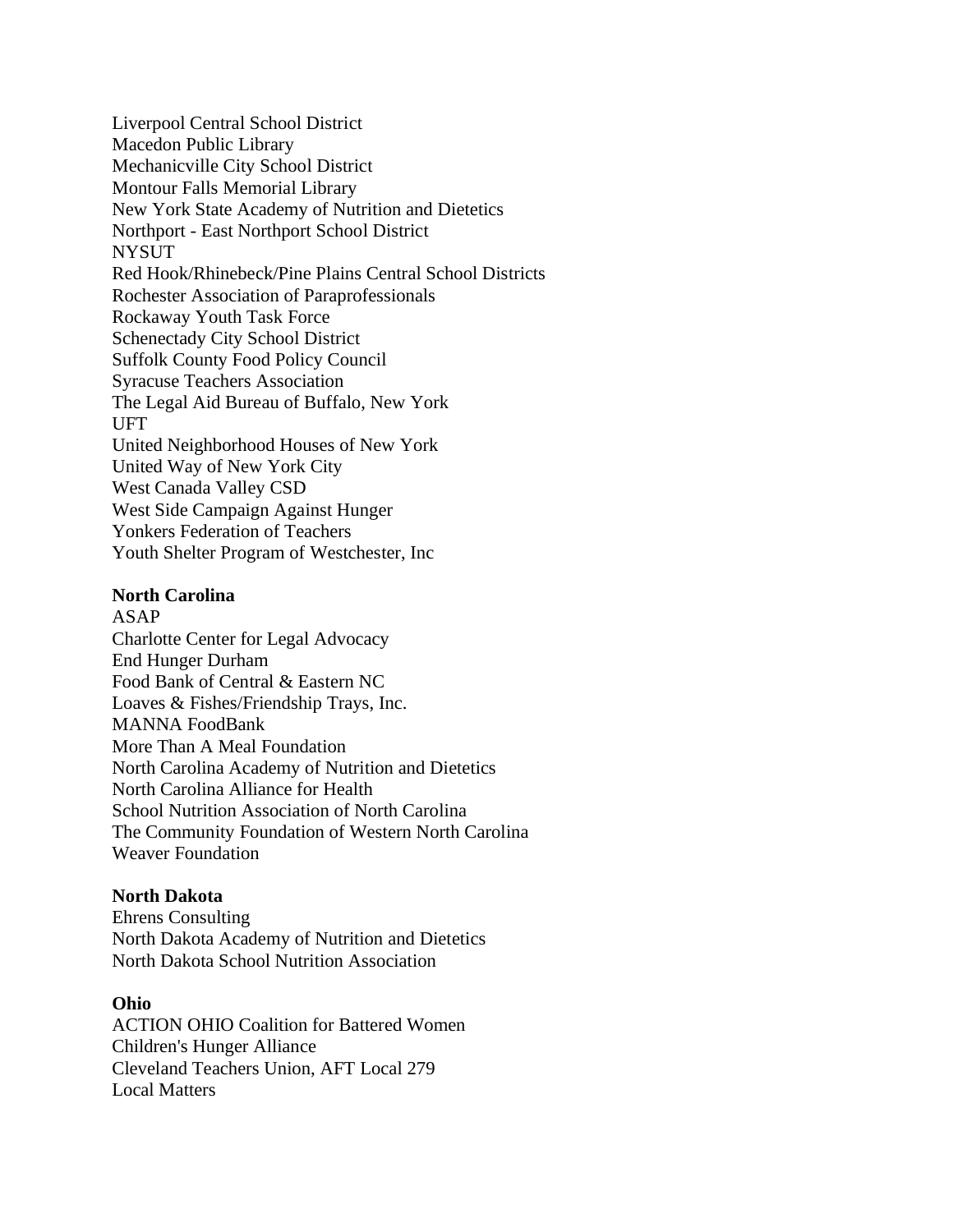National Coalition of 100 Black Women, Inc. Central Ohio Chapter Ohio Academy of Nutrition and Dietetics Ohio Academy of Nutrition and Dietetics Ohio Association of Foodbanks Ohio Education Association Ohio Federation of Teachers Ohio National Organization for Women Ohio NOW Education and Legal Fund Ohio School Nutrition Association OPAWL - Building AAPI Feminist Leadership in Ohio Parma City Schools School Nutrition Association of Ohio The Center for Community Solutions YMCA of Central Ohio

# **Oklahoma**

AFT Local 4574 Oklahoma Academy of Nutrition and Dietetics Oklahoma Institute for Child Advocacy

#### **Oregon**

Central School District 13 J Oregon Academy of Nutrition and Dietetics Oregon Alliance of YMCAs Oregon Farm to School & School Garden Network Oregon Hunger Solutions

### **Pennsylvania**

Greater Philadelphia Coalition Against Hunger Pasa Sustainable Agriculture Pittsburgh Food Policy Council

#### **Rhode Island**

Highlander Charter School NEARI Pawtucket Teachers' Alliance

### **South Carolina**

SC Appleseed Legal Justice Center South Carolina Academy of Nutrition and Dietetics

# **Tennessee**

National Society of Leadership & Success DeVry Southeast Chapter Tennessee Academy of Nutrition and Dietetics Tennessee Justice Center Second Harvest Food Bank of NETN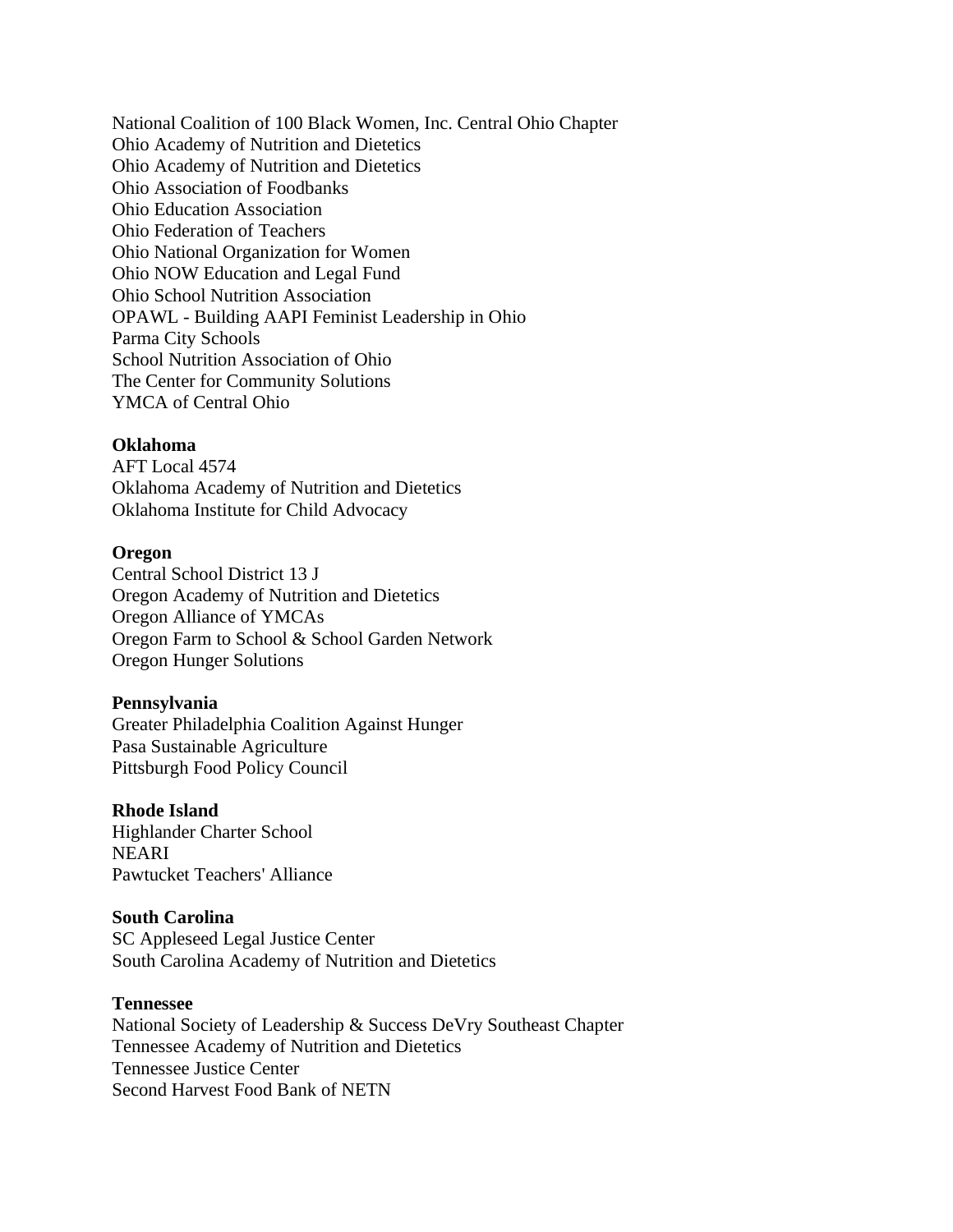# **Texas**

Alliance of Dallas Educators (Alliance/AFT) Feeding Texas Texas Academy of Nutrition and Dietetics Texas Association for School Nutrition

# **Utah**

Community Action Partnership of Utah Community Action Services and Food Bank Crossroads Urban Center Family Connection Center dba Open Doors Social Services Housing Connect School Nutrition Association of Utah Southeastern Utah Association of Local Governments United Way of Salt Lake Utahns Against Hunger Voices for Utah Children Weber School District

# **Vermont**

Brattleboro Food Co-op Capstone Community Action Champlain Islands Foodshelf Downstreet Housing & Community Development Early Care and Learning Partnership Essex CHIPS Food Connects Greater Bennington Interfaith Community Services, Inc (GBICS) Green Mountain Farm-to-School Green Mountain United Way Hartland Food Shelf Hunger Free Vermont John Graham Housing & Services Lamoille Community Food Share Middlebury Natural Foods Co-op Northeast Organic Farming Association of Vermont Our Community Cares Camp (OCCC) Inc. ShareMRV United Way of Addison County United Ways of Vermont Vermont Early Childhood Advocacy Alliance Vermont FEED

## **Virginia**

Fairfax County Federation of Teachers (AFT Local 2401)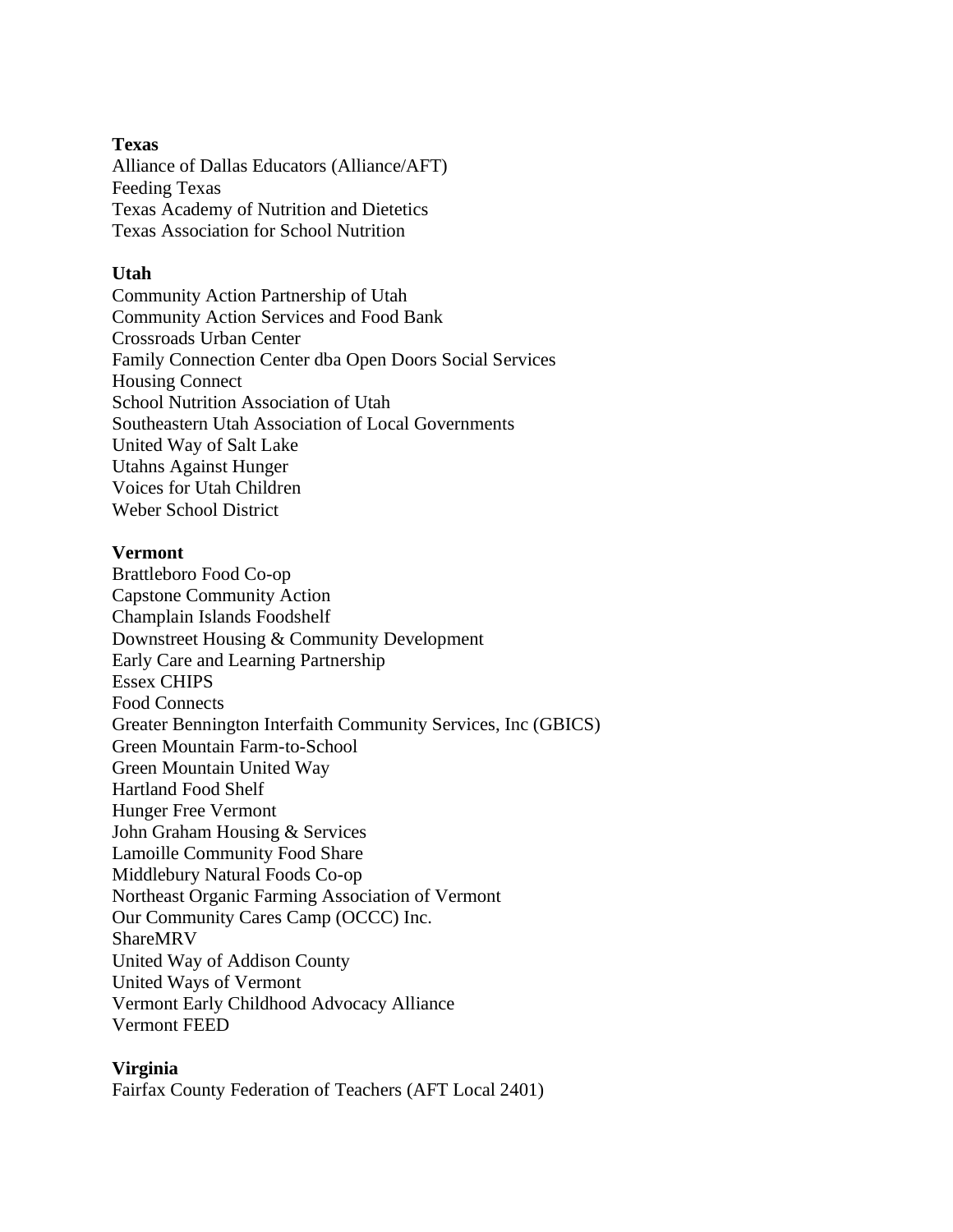Norfolk Federation of Teachers Virginia Hunger Solutions Virginia Poverty Law Center

### **Washington**

Bellingham Food Bank Building Changes Childhood Obesity Prevention Coalition (WA State) Concerned Citizens Equity in Education Coalition Faith Action Network - Washington State Feeding Washington **FEEST** Food Lifeline Highline Public Schools, Nutrition Services Hunger Intervention Program (HIP) Northwest Harvest Nutrition First Nutrition Services Walla Walla Public Schools Orting Food Bank Skillman Consulting Sunrise Outreach Center of Yakima The Council on Aging & Human Services United Way of Pierce County University District Food Bank Washington Anti-Hunger & Nutrition Coalition Washington Education Association Washington Food Coalition Washington State Academy of Nutrition and Dietetics Washington State PTA Washington State School Directors' Association West Seattle Food Bank Yield to the King Ministry

## **West Virginia**

AFT-Fayette American Friends Service Committee, West Virginia Sisters of St. Joseph Health and Wellness Foundation West Virginia Academy of Nutrition and Dietetics West Virginia University - Food Justice Lab

# **Wisconsin**

Ashwaubenon School District Blessings Community Food Pantry Community Action Partnership Community Thrift Store of Portage County